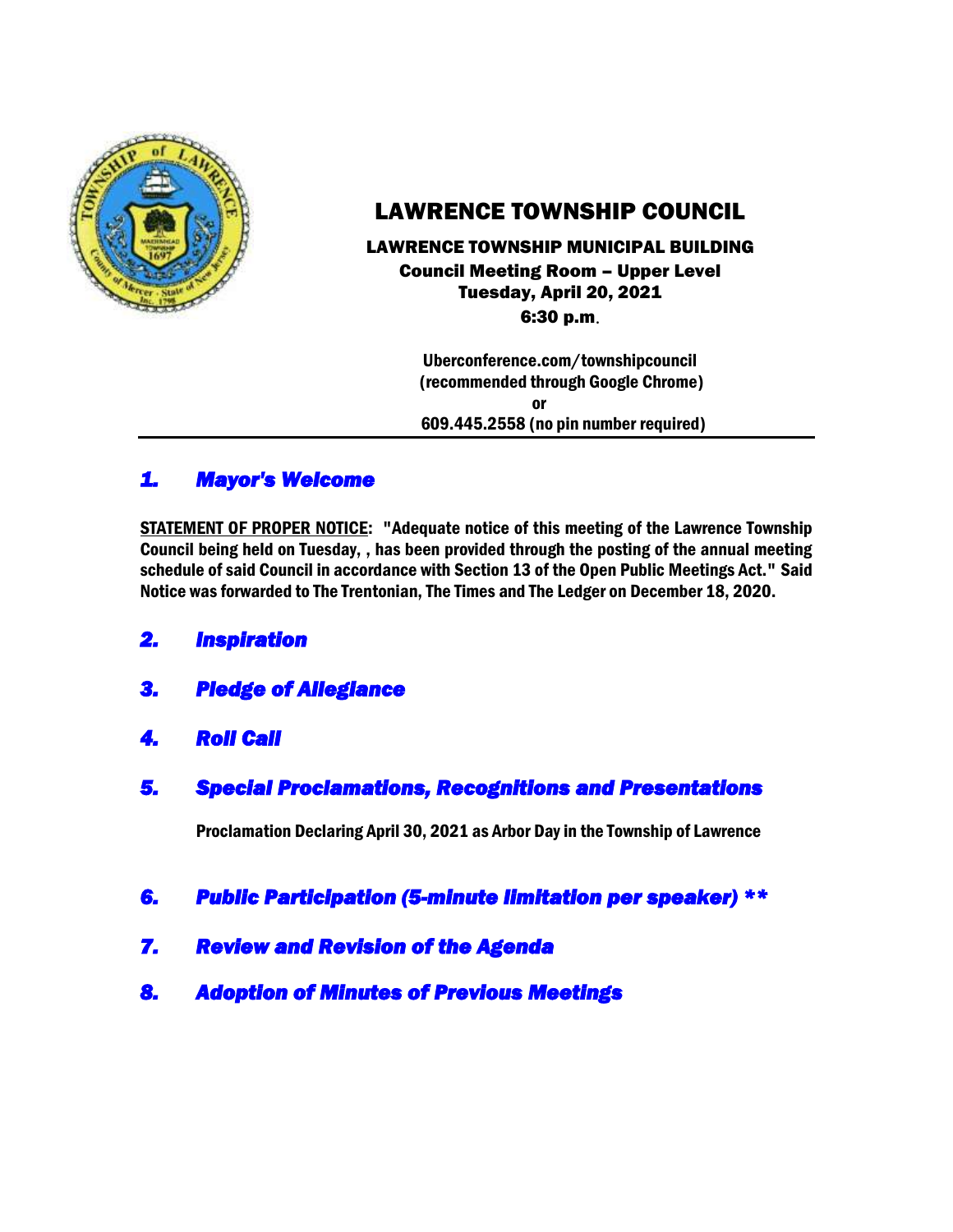# *9. Awarding and/or Rejecting of Bids\**

- A. #150 Authorizing a Contract for the Rehabilitation of 75 Manitee Avenue
- B. #151 Authorizing a Contract for the Rehabilitation of 44 Catbird Court

### *10. Introduction of Ordinances***\*\***

A. Ordinance No. 2392-21 – AN ORDINANCE AMENDING THE ADMINISTRATIVE CODE OF THE TOWNSHIP OF LAWRENCE 'ARTICLE V, PERSONNEL' TO INCLUDE AN ANTI-NEPOTISM POLICY

## *11. Adoption of Ordinances\**

- A. Ordinance No. 2387-21 AN ORDINANCE AMENDING CHAPTER 333 HOURS OF OPERATION OF BUSINESS AND COMMERCIAL ESTABLISHMENTS
- B. Ordinance No. 2388-21 AN ORDINANCE AMENDING ORDINANCE NO. 2281-17 ESTABLISHING PROVISIONS GOVERNING SPECIAL DUTY ASSIGNMENTS FOR POLICE OFFICERS
- C. Ordinance No. 2389-21 AN ORDINANCE AMENDING CHAPTER 156 'FEES' OF THE LAWRENCE TOWNSHIP ADMINISTRATIVE CODE
- D. Ordinance No. 2390-21 AN ORDINANCE AMENDING ORDINANCE NO. 2374-20 SALARY ORDINANCE OF THE TOWNSHIP OF LAWRENCE-UNCLASSIFIED AND/OR EXEMPT, SEASONAL, EMERGENCY (NON-UNION) EMPLOYEES FOR 2020-2021
- E. Ordinance No. 2391-21 ORDINANCE AMENDING THE LAND USE ORDINANCE OF THE TOWNSHIP OF LAWRENCE TO ADD SECTION 409A, THE APARTMENT AND TOWNHOUSE 4 DISTRICT

# *12. Manager's Report*

- A. #141 Authorizing the Budget to be Read by Title Only
- B. #142 Authorizing the Adoption of the 2021 Municipal Budget

## *13. Attorney's Report*

- *14. Clerk's Report*
- *15. Unfinished Business*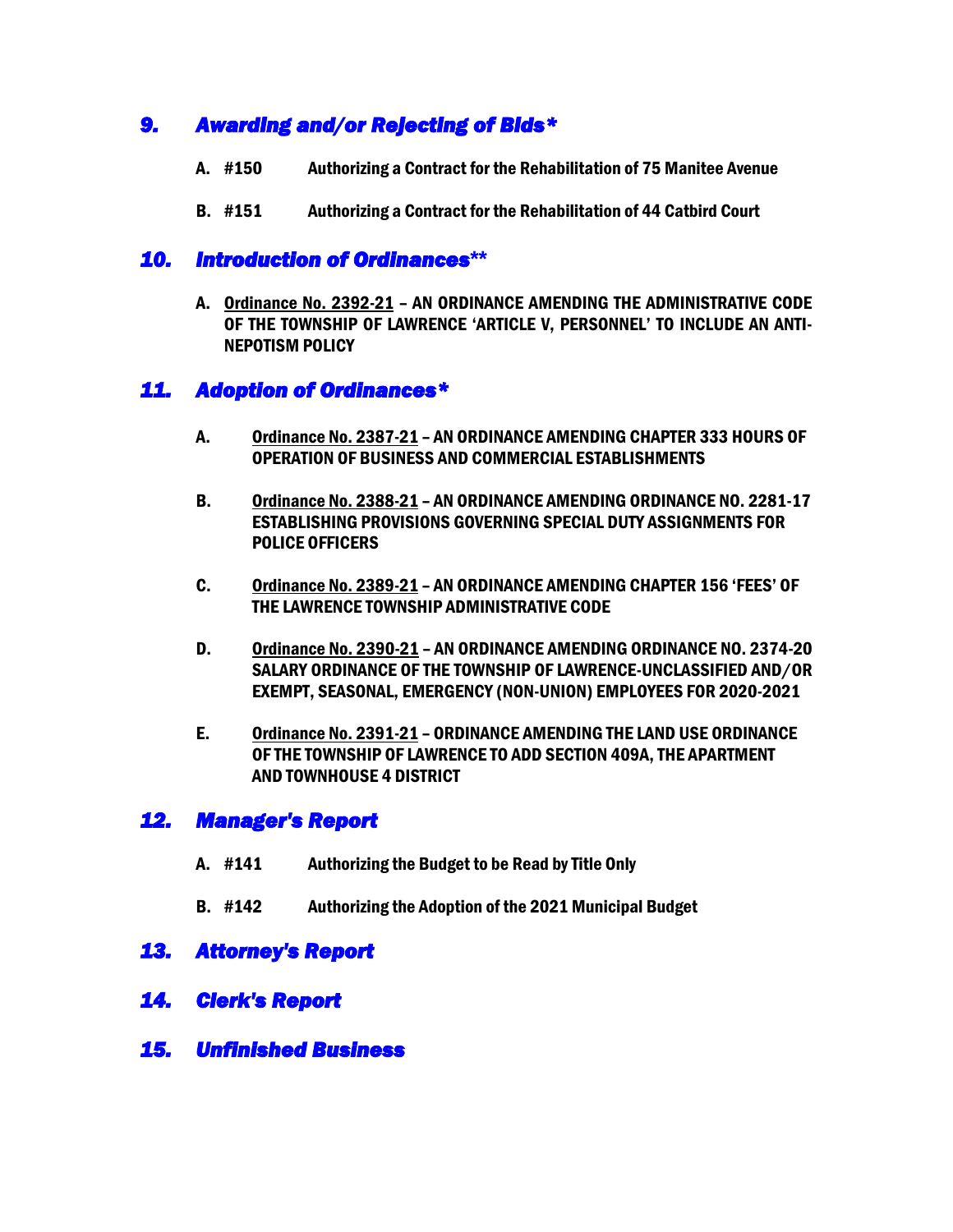# *16. New Business*

Appointment of Edward Tencza as Deputy Municipal Emergency Management Coordinator for a Two-Year Period from April 20, 2021 to April 2023

# *17. Public Participation (3-minute limitation per speaker) \*\**

### *18. Resolutions*

- A. Bond Acceptance
- B. Bond Release
- C. Escrow Release

#### D. Refunds

- 1) #143 Authorizing the Refund of a Sidewalk Assessment Overpayment
- 2) #147 Authorizing the Refund of Recreation Fees
- 3) #154 Authorizing the Partial Refund of a Mulch Delivery
- 4) #155 Authorizing the Refund of a Massage Parlor Application Fee

#### E. Special Items of Revenue

#### F. Professional Services Agreements

1) #157 Authorizing Amending a Professional Services Agreement for Special Counsel for Union Labor Negotiations

#### G. Grants

- 1) #144 Authorizing the Acceptance of Safe and Secure Communities Grant
- 2) #145 Authorizing the Application for a Drug Alliance Grant from the Governor's Council on Alcoholism and Drug Abuse
- 3) #152 Authorizing the Acceptance of a Grant for Craven Lane Pedestrian Safety Improvements

#### H. Miscellaneous

- 1) #148 Authorizing the Township to Enter into an Agreement with the City of Trenton for Case Management Services for Childhood Lead Poisoning
- 2) #149 Authorizing a Closed Session of Council Immediately Following the Regular Meeting to Discuss litigation and Mt. Laurel **Matters**
- 3) #153 Authorizing the Mayor and Clerk to Sign the First Amendment to the Fair Share Housing Agreement
- 4) #156 Authorizing the Approval of an Amendment to the Settlement Agreement with Fair Share Housing Center